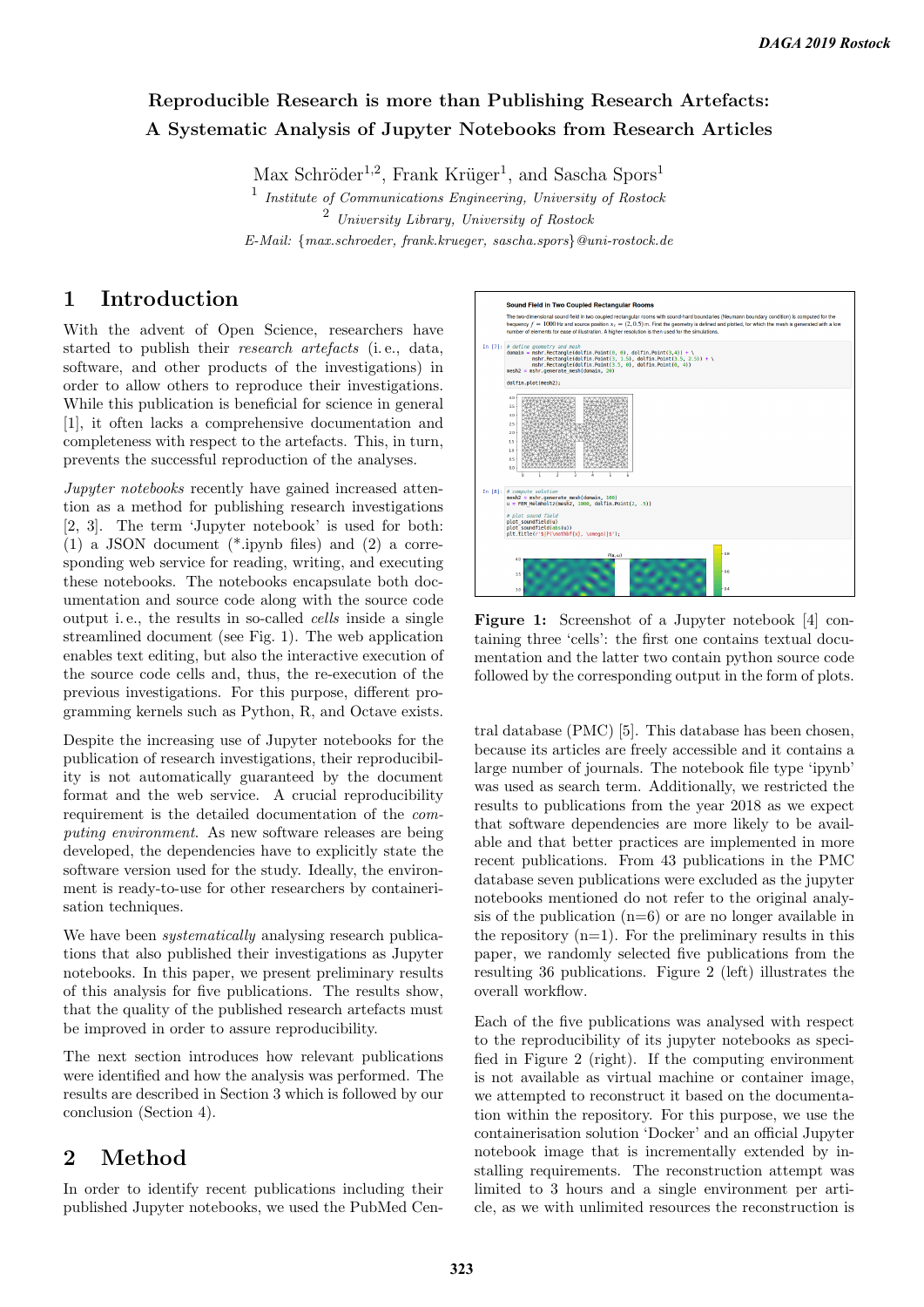

Figure 2: The identification workflow of relevant publications from the PubMed Central database (left); the reproducibility analysis performed for every identified publication (right).

always possible and authors use a homogeneous environment during their investigations if not stated otherwise. Afterwards, all cells of the Jupyter notebook are executed and the result compared to the published version using the notebook differentiation tool 'nbdime'. The analysis in this paper is performed on a Dell Latitude 7490 with Ubuntu<sup>1</sup> v16.04.6, Docker<sup>2</sup> v18.09.3, and conda<sup>3</sup> v4.6.8.

### 3 Results

The meta data of the overall set of relevant publications is analysed in the next section. Section 3.2 contains the preliminary results of a detailed evaluation of the reproducibility of the Jupyter notebooks.

#### 3.1 Meta Data Analysis

The meta data has been analysed for the full set of identified publications  $(n=36)$  according to Fig. 2 (left). We evaluated two aspects that are crucial for the accessibility of the source code artefacts: the repository that is used and the source code license (consecutively):

GitHub is the most frequently used repository for the upload of source code artefacts (see Fig. 3). Most mentions of GitHub repositories in the publications, however, lack in specifying a concrete version of the source code that is used for the investigations and mention the base url only.



Figure 3: Which repositories are used to publish source code artefacts i. e., Jupyter notebooks?

Although this is common practice especially for software projects that are continuously developed, this prevents others from comprehending the original study. Instead, the other repositories Supplementary Material, Zenodo<sup>4</sup>, and GIN<sup>5</sup> reference the original artefacts.

Even though the publication is publicly accessible by a proper license, this needs not be true for the source code artefacts that have to be declared as well. Unfortunately, almost one third of the source code artefacts lack in providing a license for their usage (see Fig. 4) and, thus,

<sup>1</sup> see https://www.ubuntu.com/

<sup>2</sup> see https://www.docker.com/

 $^3$ see <code>https://anaconda.org/</code>

<sup>4</sup> see https://zenodo.org/

<sup>5</sup> see https://web.gin.g-node.org/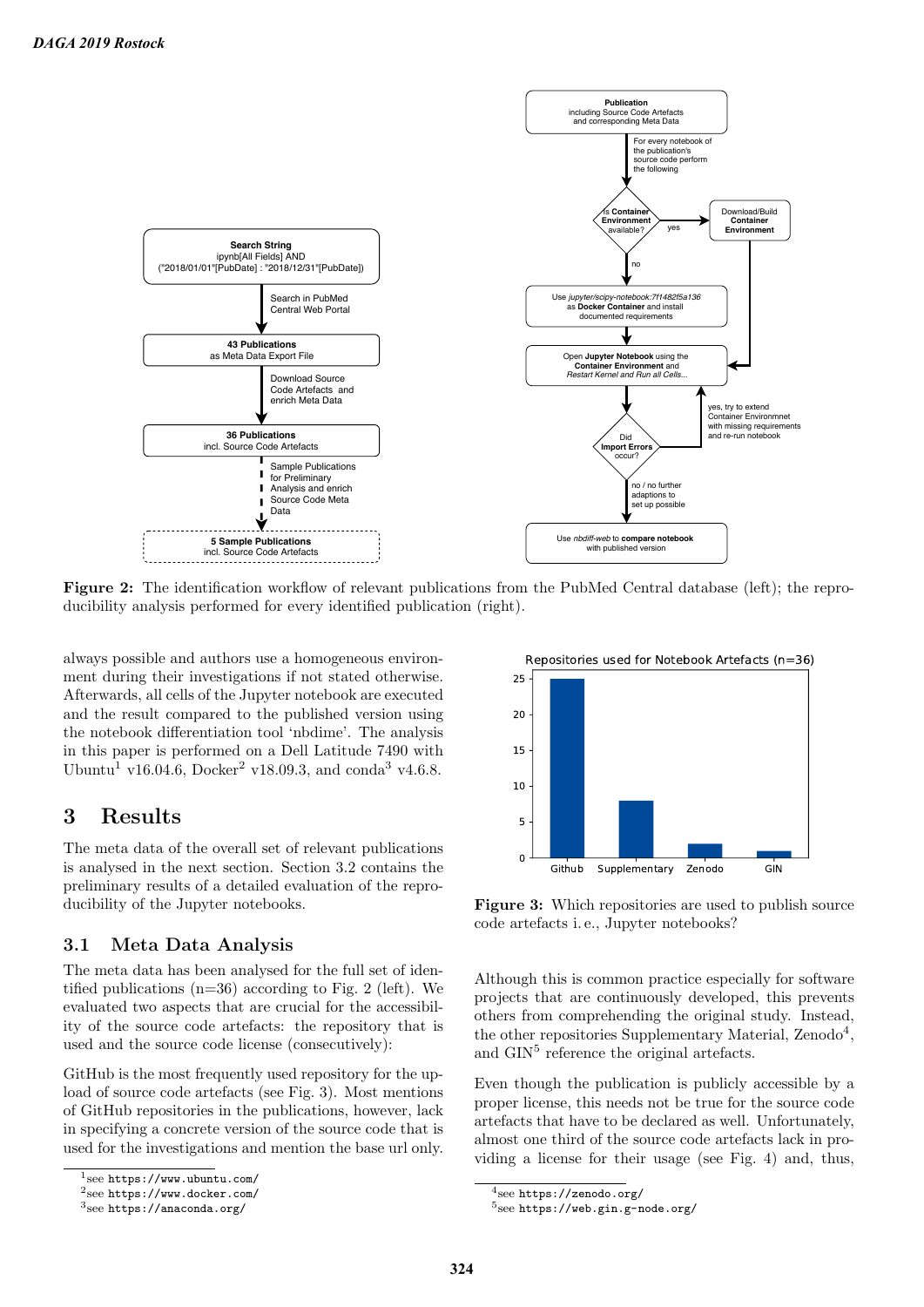

Figure 4: Shows the publishing license of the Jupyter notebooks w.r.t. the publishing license of the article. The vertical line separates problematic artefact licenses (left) from standardized open access licenses (right).

impeding other researchers from re-using their investigations. For the software artefacts the most common license is the MIT<sup>6</sup> license, the GPLv3<sup>7</sup>, and interestingly the CC0  $1.0^8$  which gives all usage rights to the public domain. Interestingly, some of the articles even though listed in the PMC database are not freely accessible, but only via proprietary licenses or with no license information at all. One software artefact had no license information within the repository branch mentioned in the publication, but within the master branch the license was declared as GPLv3. In Figure 4 this is depicted as 'Unknown/GPLv3'. see of the publications from the seeds of the seeds of the seeds of the second of the seeds of the second of the seeds of the second of the second of the second of the second of the second of the second of the second of t

#### 3.2 Reproducibility Analysis

For the preliminary reproducibility analysis, we randomly selected five publications from the overall set of publications (see Section 2). Each of these publications has been evaluated in detail w.r.t. the following reproducibility aspects:

- R1. How many notebooks are mentioned and how many are published?
- R2. Where are the source code artefacts documented beside the publication?
- R3. Where can the documentation of the software requirements be found?
- R4. Is the computing environment available or can it be reconstructed from the documentation?
- R5. Is the complete raw data of the study available?
- R6. Can the Jupyter notebook be completely re-executed with the same results?

Interestingly, one repository contained eleven Jupyter



Figure 5: Illustration of the reproducibility analysis showing several aspects that were analysed for every notebook from the five sample publications. Some aspects could not be rated as prerequisites are not satisfied e.g., a computing environment exists.

notebooks whereas the corresponding article mentioned only a single one (see Table 1). The other articles mentioned the majority of their notebooks which might indicate, that the publication of the source code is specifically tailored for that article (R1).

The documentation of the Jupyter notebooks was not evaluated w.r.t. their quality but only the presence of comments and explanations (R2). Table 1 shows that indeed the notebooks included some part of the documentation as well as a readme file. However, only two projects used methods such as Read the Docs respectively Sphinx<sup>9</sup> and mkdocs<sup>10</sup> that are specifically tailored for extended documentation. Interestingly, the documentation of the requirements (R3) can not always be found in the notebook itself. Other sources of documentation are also containerisation descriptions (see Table 1).

Another essential aspect for re-using Jupyter notebooks is that a computing environment is available that behaves identical w.r.t. the application compared to the environment used by the authors (R4). Environment here denotes the software dependencies that are needed to execute the notebook. Unfortunately, only one project used containerisation techniques such as Docker and Travis- $CI<sup>11</sup>$  so that for all other projects the environment has to be reconstructed from scratch (see Table 1). We call a reconstruction of the environment successful if no import errors arose. This reconstruction was successful for 9 from the 22 notebooks from the five sample publications (see Fig. 5). The majority of environments where the reconstruction was unsuccessful results from the software artefact with 11 notebooks even though this repository

 $^6$ see https://opensource.org/licenses/MIT

<sup>7</sup> see https://www.gnu.org/licenses/gpl-3.0

 $^8{\rm see~https://creativecommons.org/licenses/by/2.50/2.0/2.00}/\rm{ex}$ 

<sup>9</sup> see https://readthedocs.org/

 $10$ see https://www.mkdocs.org/

 $^{11}$ see https://travis-ci.org/